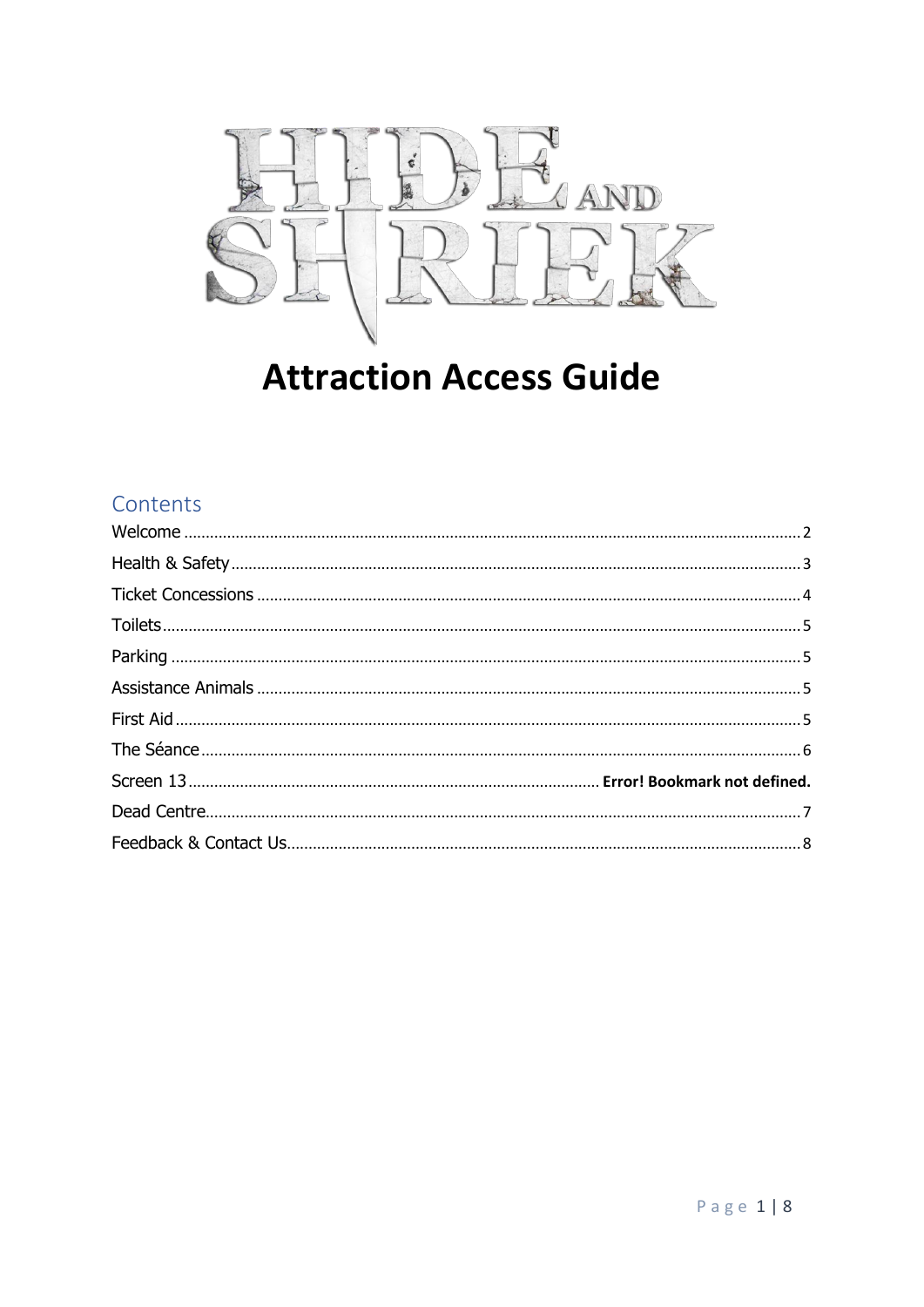#### <span id="page-1-0"></span>**Welcome**

Hide and Shriek makes every effort to ensure that our attractions, events and experiences are accessible to as many of our guests as possible. This guide has been produced to give you a full and realistic picture of our attractions, and hopefully, will enable you to assess your own abilities and make an informed decision about which attractions you wish or are able to use.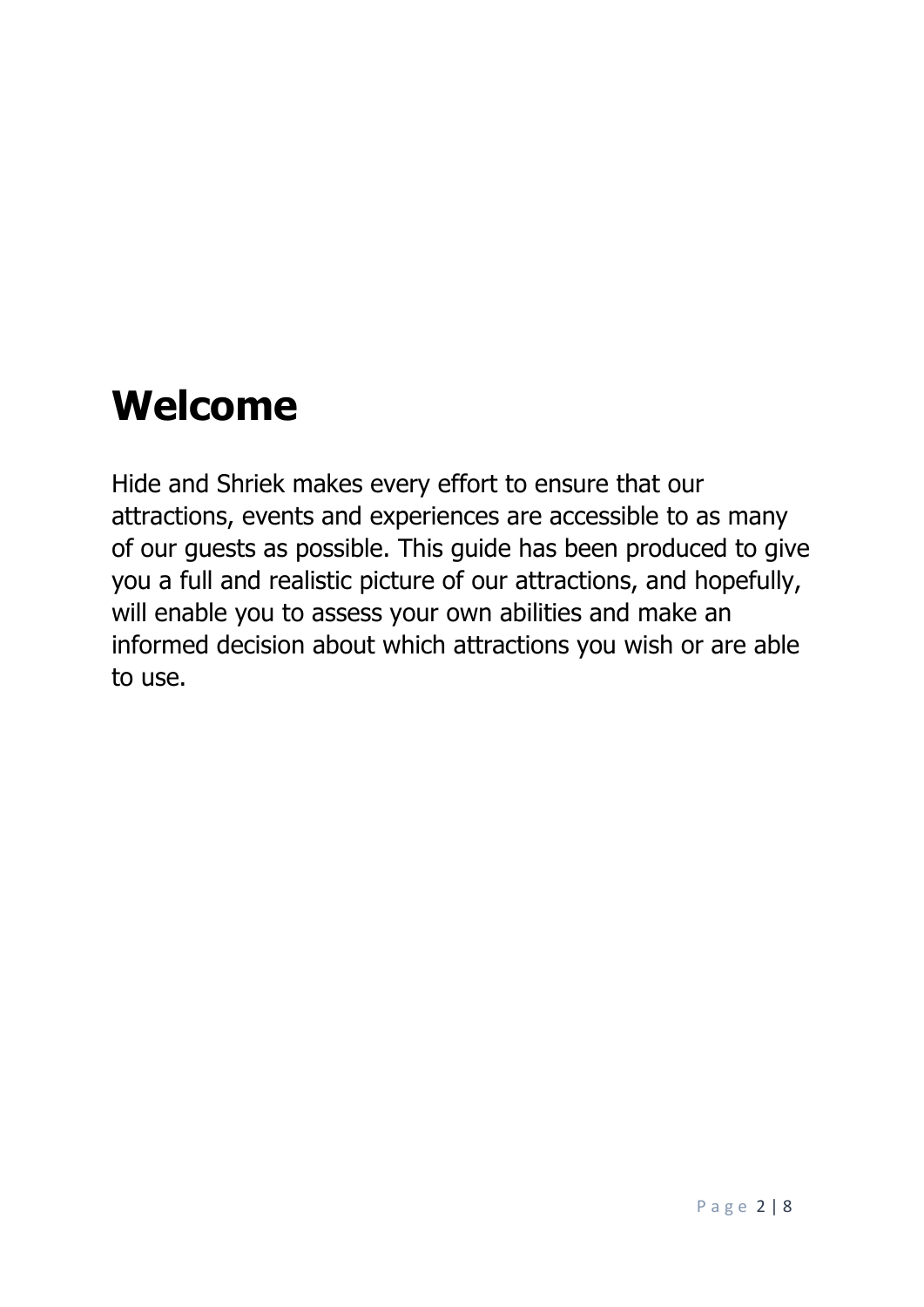## <span id="page-2-0"></span>**Health & Safety**

Hide and Shriek places safety as its utmost priority, and we conduct regular reviews to ensure we maintain the highest of standards. Each of our attractions provides the following safety measures;

- Fully Detailed Risk Assessments (available upon request for School/College visits)
- Fire Evacuation Plan, of which all staff are competently trained and aware of.
- Fire Prevention and Suppression Measures, such as Smoke Detection Systems, Extinguishers and Sprinkler Systems, all of which are tested on a weekly basis.
- HD CCTV Recording, which is monitored throughout each experience.
- Qualified First Aider always on-site during operational hours.
- Emergency Stop Control Facility, attraction will end in under a second once pressed by a guest or staff member, stopping all effects, audio and returning lighting to an ambient level.
- Full Public Liability Insurance and Employers Liability Insurance.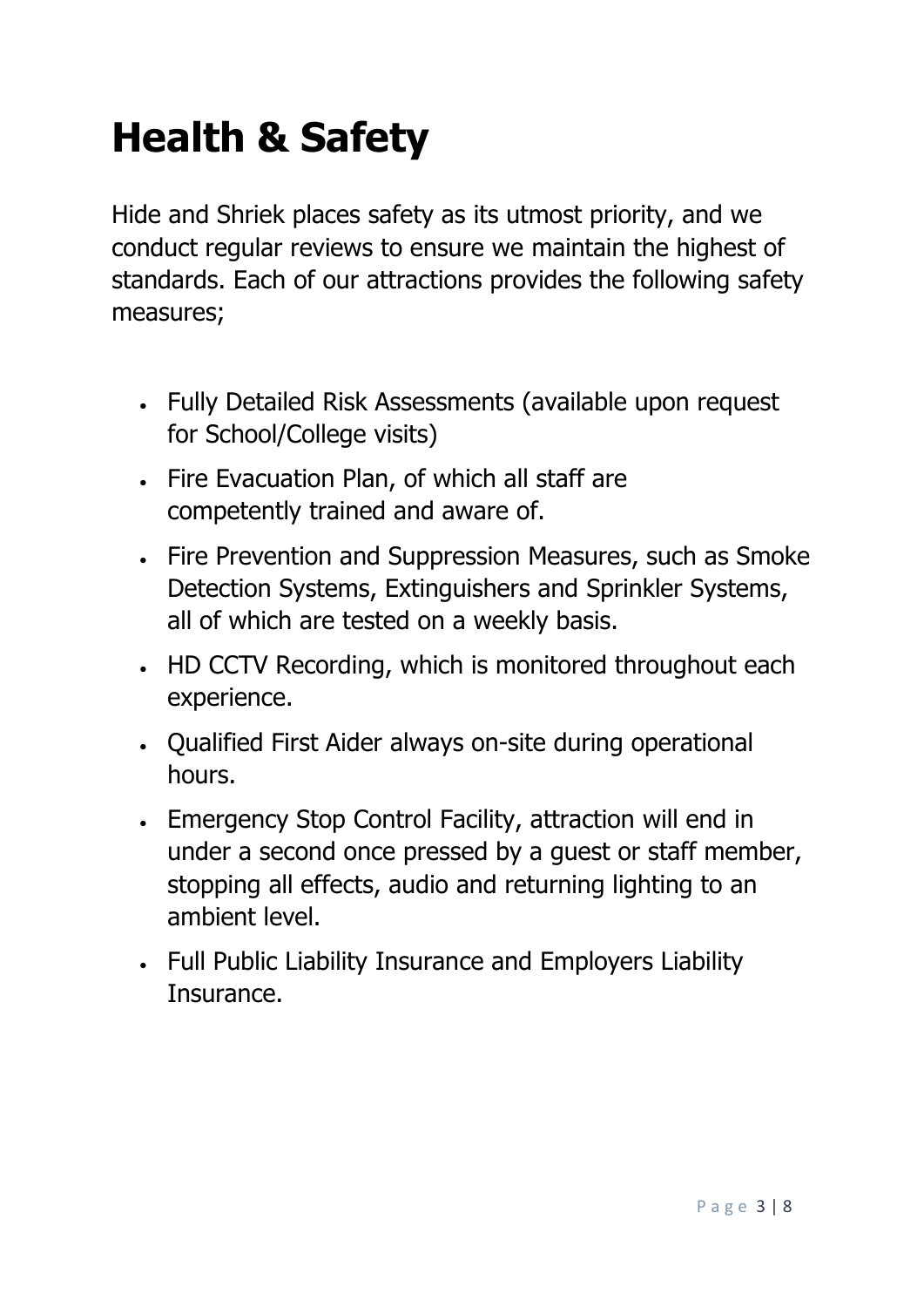## <span id="page-3-0"></span>**Ticket Concessions**

Guests who have the following documentation are entitled to one free carer ticket. However, the guest with the disability and any further members of their party will pay full price. Please book your tickets in advance online, excluding the carer – and then bring one of the following for the carer to gain free access;

- Disability Living Allowance or Attendance Allowance award letter (dated within the last 12 months).
- Personal Independence Payment letter (dated within the last 12 months).
- A current and valid Blue Badge.
- Letter from GP or consultant (dated within the last 12 months) confirming the need for a full time carer. This does not need to be a letter of diagnosis.

Unfortunately, if you're unable to present one of the above documents, the carer will be charged the full price to join the party in the attraction.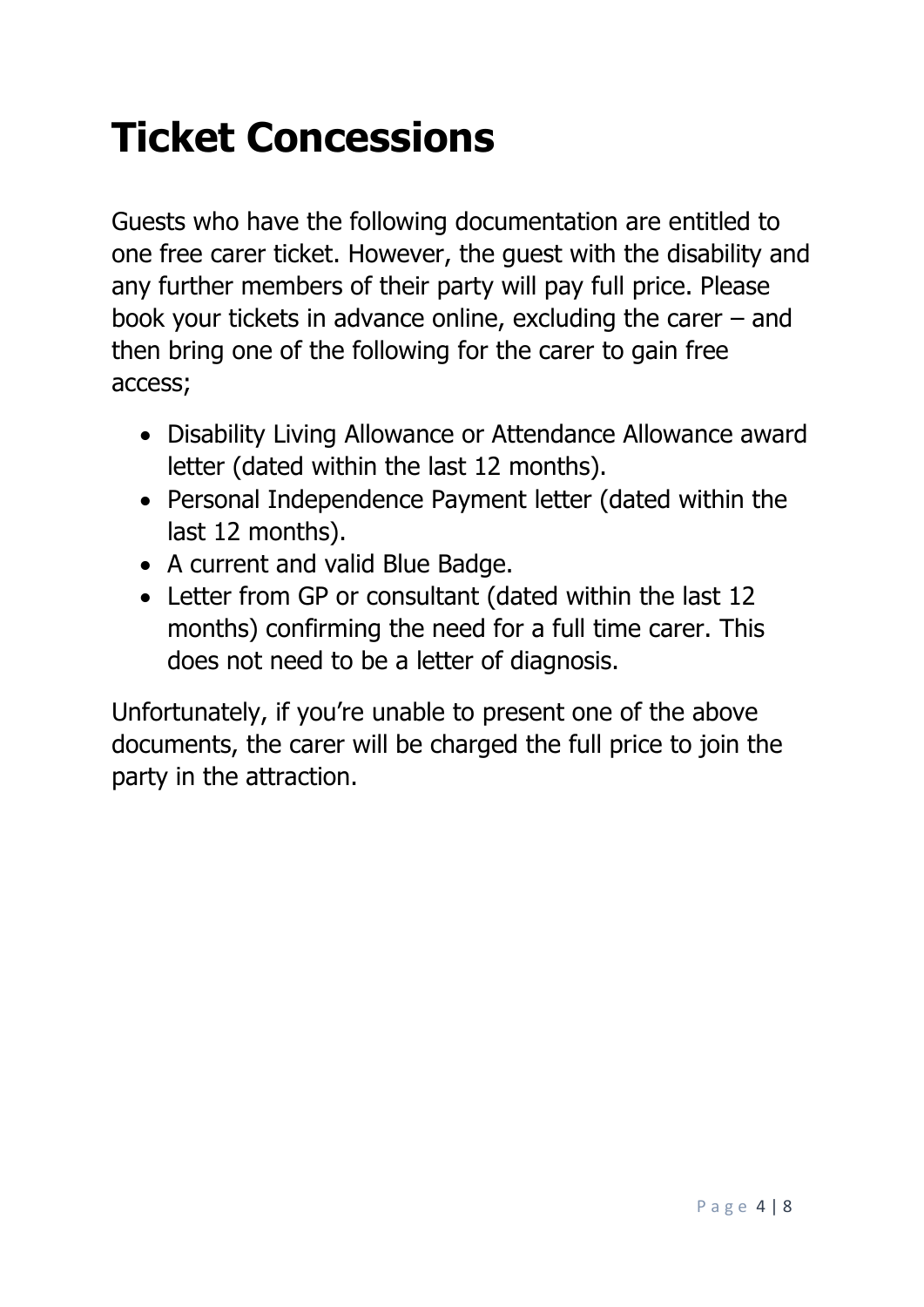# <span id="page-4-0"></span>**Toilets**

Accessible Toilet Facilities are located on the Lower Ground and 1<sup>st</sup> Floors of the Victoria Shopping Centre. These are signposted throughout the centre, or a member of our reception team will happily provide directions upon your arrival.

## <span id="page-4-1"></span>**Parking**

Designated Disabled Parking Bays, are available on Level 3 of the Victoria Shopping Centre Car Park. For full information please visit [www.victoriasc.co.uk](http://www.victoriasc.co.uk/)

## <span id="page-4-2"></span>**Assistance Animals**

Registered Assistance & Guide Animals are welcome at our attractions, however due to the nature of our experiences (Live Actors, Strobe Lighting, Loud Noises, Mist Effects, Smell Effects, Moments of Darkness, etc), it can be very distressing or confusing for them.

#### <span id="page-4-3"></span>**First Aid**

A qualified First Aider is always on duty during operational hours, they will be able to assist as a first response to minor incidents. We do not have a dedicated First Aid Room or Facility available to use.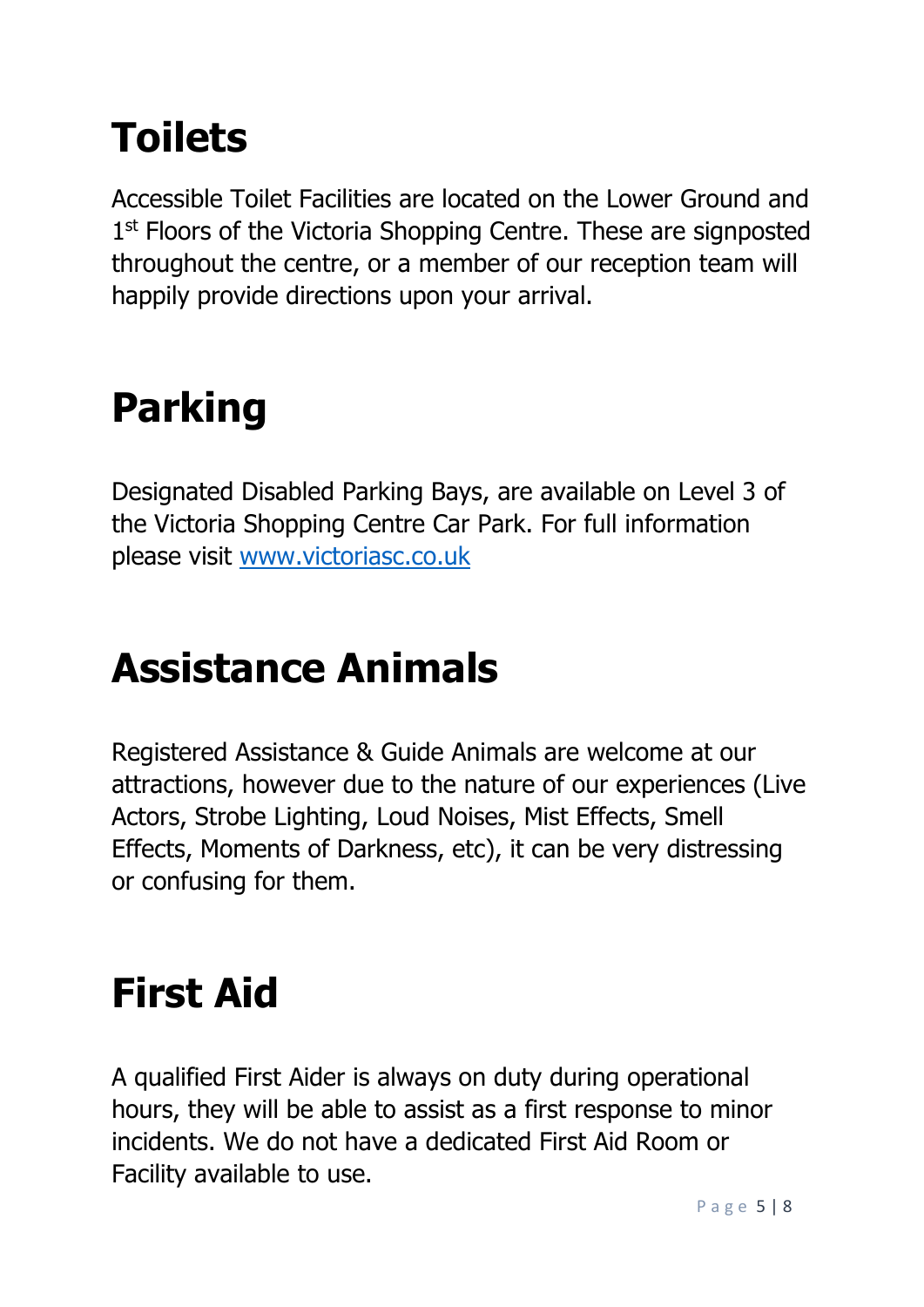# <span id="page-5-0"></span>**The Séance**

The Séance is a theatrical Scare Experience, that replicates a Séance within a haunted house. Guests are seated around a table for the vast majority of the experience. This experience utilises the following;

- Live Actors
- Strobe Lighting
- Loud Noises & Audio Effects
- Smell Effects
- Smoke Effects
- Sustained Periods of Darkness

Corridors throughout are 1.2m in width, and doorways are 32 inches in width. Due to the nature of the attraction being a derelict haunted home, the floor is un-even in places and there are some tight turns. There are no steps or stairs to navigate.

We strongly recommend wheelchairs do not exceed 27 inches in width for ease of navigation. Mobility Scooters are not permitted within The Séance, however we can provide a wheelchair for use whilst you're with us.

The Séance has low light levels, and the story plays out via actor dialogue accompanied by audio voiceovers. Therefore guests with low vision, who are visually impaired or have hearing difficulties, may struggle to experience the attraction fully; however you are able to bring a carer free of charge to assist.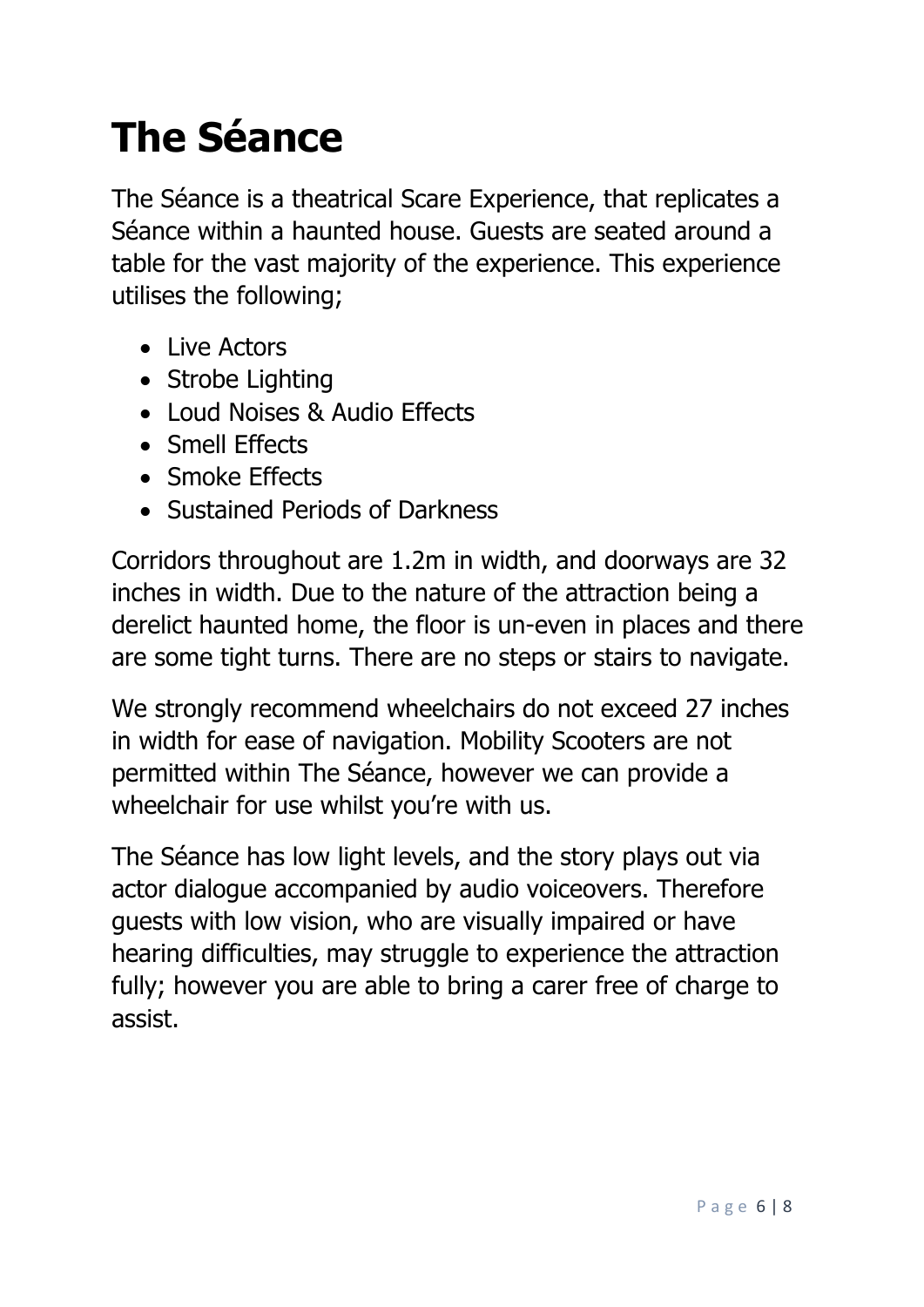### <span id="page-6-0"></span>**Dead Centre**

Dead Centre is a theatrical Zombie Survival Experience, that replicates a zombie apocalypse within a Shopping Mall. Guests are running at pace, navigating un-even floors and stairs for the majority of the experience. This experience utilises the following;

- Live Actors
- Strobe Lighting
- Loud Noises & Audio Effects
- Smell Effects
- Smoke Effects
- Sustained Periods of Darkness
- Latex
- Navigation of multiple flights of stairs

Due to the experience utilising the entire Shopping Centre, including the loading bays, service corridors and other behind the scenes areas – it sadly means this experience is not wheelchair accessible.

Dead Centre has low light levels, and the story plays out via heavy actor dialogue. Therefore guests with low vision, who are visually impaired or have hearing difficulties, may struggle to experience the attraction fully; however you are able to bring a carer free of charge to assist.